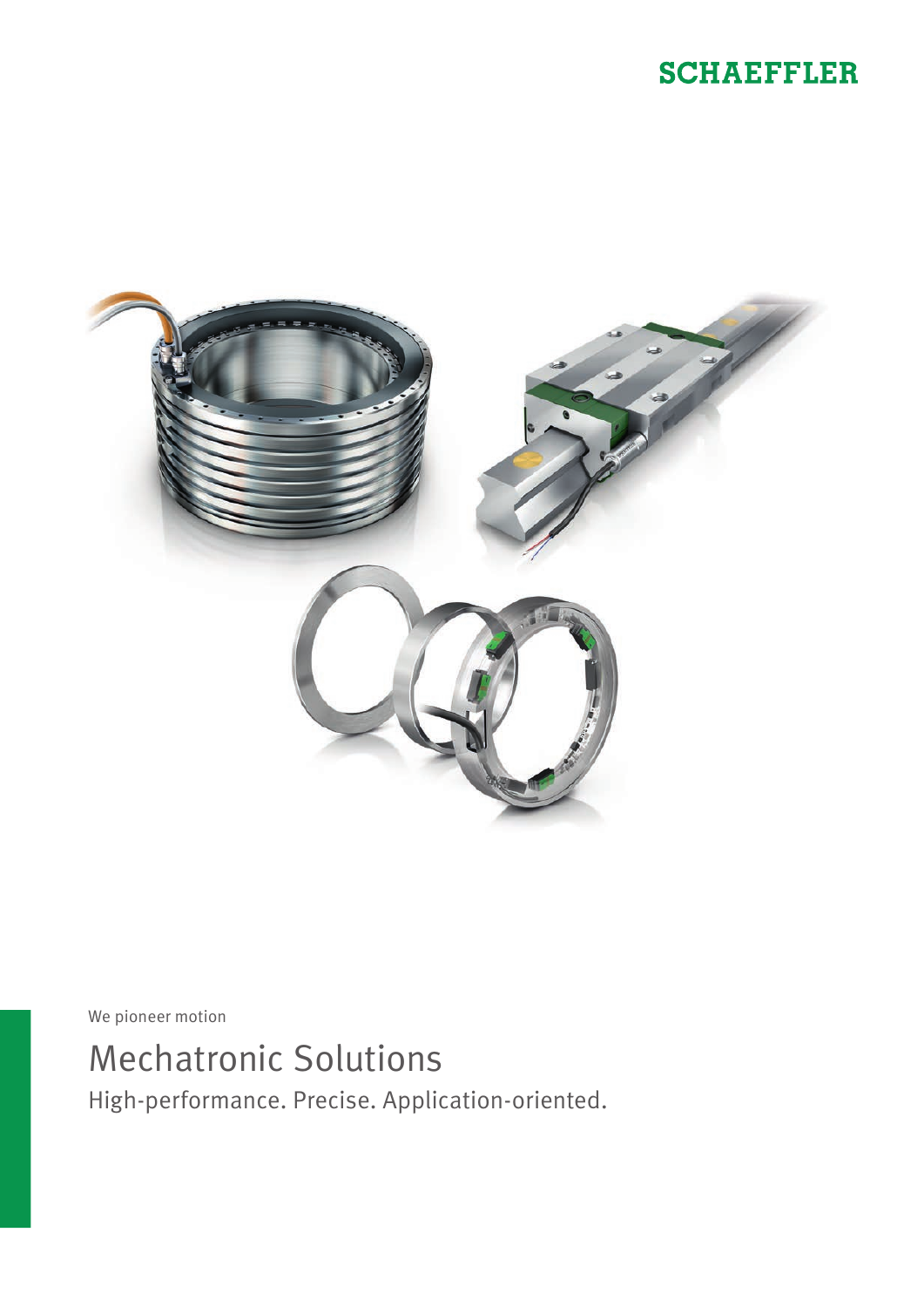# Mechatronic solutions

High-performance. Precise. Application-oriented.

# **Mechatronic components at a glance**

**Schaeffler – your partner for industrial intelligence**

 $\overline{\triangleright}$ 

Contact us: [industry4.0@](mailto:industry4.0%40schaeffler.com?subject=Request%20for%20information) [schaeffler.com](mailto:industry4.0%40schaeffler.com?subject=Request%20for%20information)

## **Benefits of Schaeffler's mechatronic solutions**

# **Tangibly shape Industry 4.0 with Schaeffler**

bearings

High-performance solution with customer-specific mechanical interfaces for non-contact torque measurement

## Optimum combination of bearing and angle measuring system for high positioning accuracy, machining quality and machine availability

From standard to individual: cost-effective all-round service packages in great variety as ready-to-fit complete solutions

8 ZAXB



Compact bearing unit with integrated electromechanical brake for ceiling pendants in operating rooms – smooth running, resilient, low-noise

# 11 UPLplus



Schaeffler is putting Industry 4.0 into practice – for increased customer benefit, sustainability, and efficiency. Even today, customers from a range of sectors are already reaping the benefits of our 4.0 solutions.

Machine tools  $(1)(2)(3)(4)(7)(9)(10)$  Medical technology  $(1)(5)(6)(7)(8)(9)(10)$  Robotics and automation 1 2 3 4 7 9 10 11 12



Robotics and automation  $\begin{pmatrix} 1 & 3 & 5 & 6 & 7 & 9 \end{pmatrix}$ 10 11 12



Offroad  $(3)(5)$  Food and packaging  $(1)(5)(6)(7)(9)(10)$  Printing and textile machines  $(1)(6)(7)(9)(10)$ 11 12



Smart sensors and mechatronic products from Schaeffler record data at the central points of any type of machine during operation. When combined with Schaeffler's system and modeling expertise, these real-time data form the basis for a digital image of the machine that makes further analyses and digital services possible.

Our smart components and ready-to-install systems are always perfectly tailored to the specific application. Convince yourself and benefit from Schaeffler Industry 4.0 solutions.



[> Further information](https://www.schaeffler.de/content.schaeffler.de/en/products-and-solutions/industrial/industry-4.0/index.jsp)  [about Industry 4.0](https://www.schaeffler.de/content.schaeffler.de/en/products-and-solutions/industrial/industry-4.0/index.jsp)  [with Schaeffler](https://www.schaeffler.de/content.schaeffler.de/en/products-and-solutions/industrial/industry-4.0/index.jsp)

> Ironless linear motor series with best force-mass ratio for more dynamic and precise handling of small masses



Precise, high-performance systems with accelerations up to 1000  $m/s<sup>2</sup>$  for high dynamics and shorter production cycles

### **Mechatronic products for various industrial sectors**





3 5



1 5 6 7 9 10 11 12